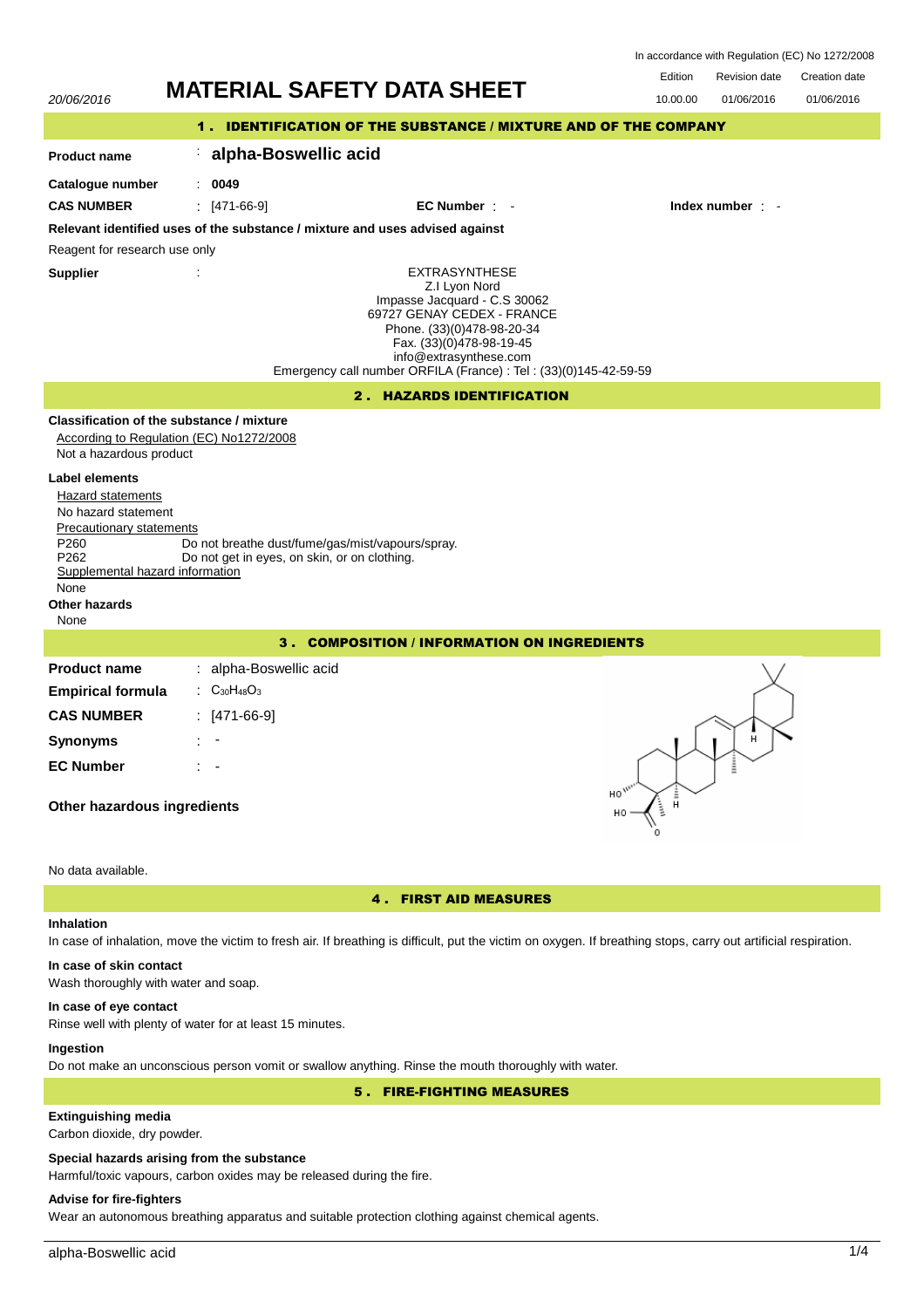# 6 . ACCIDENTAL RELEASE MEASURES

#### **Personal precautions**

Use personal protective equipment. Evacuate the personnel from the contaminated zone. Ensure adequate ventilation.

### **Environnemental precautions**

Keeping away from drains, surface and ground waters.

#### **Methods and materials for containment and cleaning up**

Clean up without creating dust and place in adapted and sealed containers for elimination. Wash the contaminated aera with water and soap. Confine washing water and dispose of it complying with the local regulations. After cleaning, quickly eliminate traces of water with a product absorbing liquids (for example : sand, sawdust, universal binder, Kieselguhr).

# 7 . HANDLING AND STORAGE

## **Precautions for safe handling**

Avoid formation of dust. Avoid contact with skin and eyes. During handling, wear suitable personal protective equipment (see section 8). Follow the normal measures for preventive fire protection.

**Specific handling** No data available.

**Specific end use(s)**

# No data available

#### **Conditions for safe storage, including any incompatibilities**

Store in a cool well-ventilated place. Keep container tightly closed in a dry place away from light.

Store at <+8°C

### 8 . EXPOSURE CONTROL/PERSONAL PROTECTION

# **Respiratory protection**

Wear imperatively an appropriated mask/respirator, tested and approved by standards such as NIOSH (US) or CEN (EU).

#### **Hand protection**

Handle with protective gloves. The selected gloves have to satisfy the specifications of EU Directive 89/686/EEC and the standard EN 374 derived from it.

# **Eye protection**

Wear safety glasses.

# **Skin protection**

Wear suitable protective clothing according to the quantity and the level of activity of the substance at the workplace.

|                                                       | <b>9. PHYSICAL AND CHEMICAL PROPERTIES</b> |  |
|-------------------------------------------------------|--------------------------------------------|--|
| Information on basic physical and chemical properties |                                            |  |
| Physical state                                        | : Solid                                    |  |
| Color                                                 | : White                                    |  |
| Solubility in                                         | : Ethyl alcohol (Soluble)                  |  |
|                                                       | : Methylene chloride (Soluble)             |  |
| Melting point                                         | : No data available.                       |  |
| Initial boiling point                                 | : No data available.                       |  |
| Flash point                                           | : No data available.                       |  |
| рH                                                    | : No data available.                       |  |
| Partition coefficient: n-octanol/water                | : No data available.                       |  |
| Auto-ignition temperature                             | : No data available.                       |  |
| Decomposition temperature                             | : No data available.                       |  |
| Viscosity                                             | : No data available.                       |  |
| Other information                                     |                                            |  |

No data available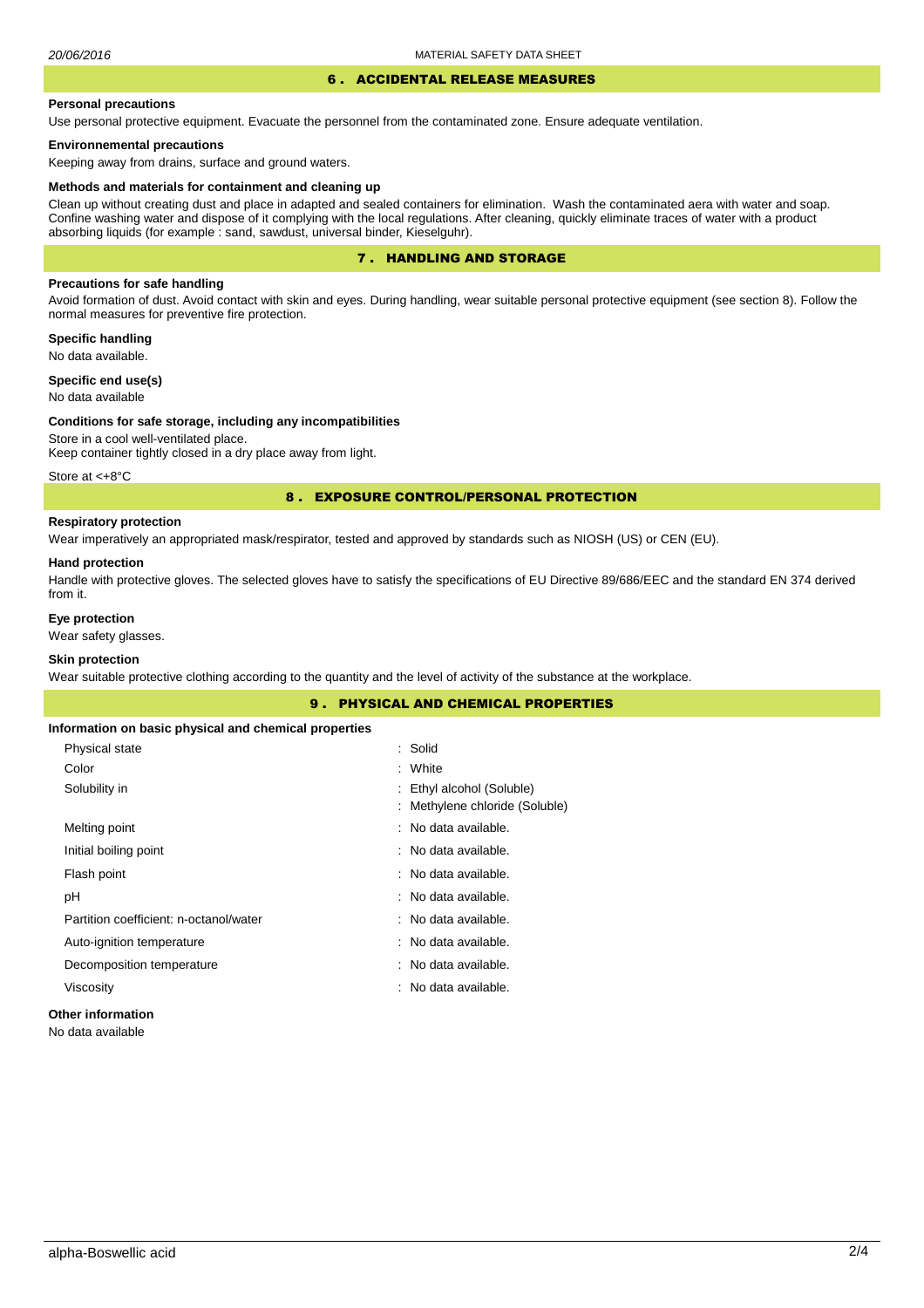#### 10 . STABILITY AND REACTIVITY

#### **Reactivity**

No data available.

### **Chemical stability**

Stable under recommanded storage conditions.

#### **Possibility of hazardous reactions**

No hazardous reactions during storage and handling complying with the instructions.

**Conditions to avoid**

No data available.

**Incompatible materials**

No data available.

#### **Hazardous decomposition products**

No hazardous decomposition products if the instructions for handling and storage are respected. During high overheating of the substance or during a fire, hazardous decomposition products may be produced.

# 11 . TOXICOLOGICAL INFORMATION

### **Acute oral toxicity**

No data available.

# **Acute dermal toxicity**

No data available.

### **Acute inhalation toxicity**

No data available.

# **Skin Corrosion**

No data available.

#### **Skin Irritation**

No data available.

# **Serious Eye Damage**

No data available.

# **Eye Irritation**

No data available.

### **Respiratory Sensitisation**

No data available.

#### **Skin Sensitisation**

No data available.

# **Germ Cell Mutagenicity**

No data available.

### **Carcinogenictiy**

No data available.

# **Reproductive Toxicity**

No data available.

# **Specific Target Organ Toxicity - Single Exposure**

No data available.

## **Specific Target Organ Toxicity - Repeated Exposure**

No data available.

#### **Aspiration Hazard**

No data available.